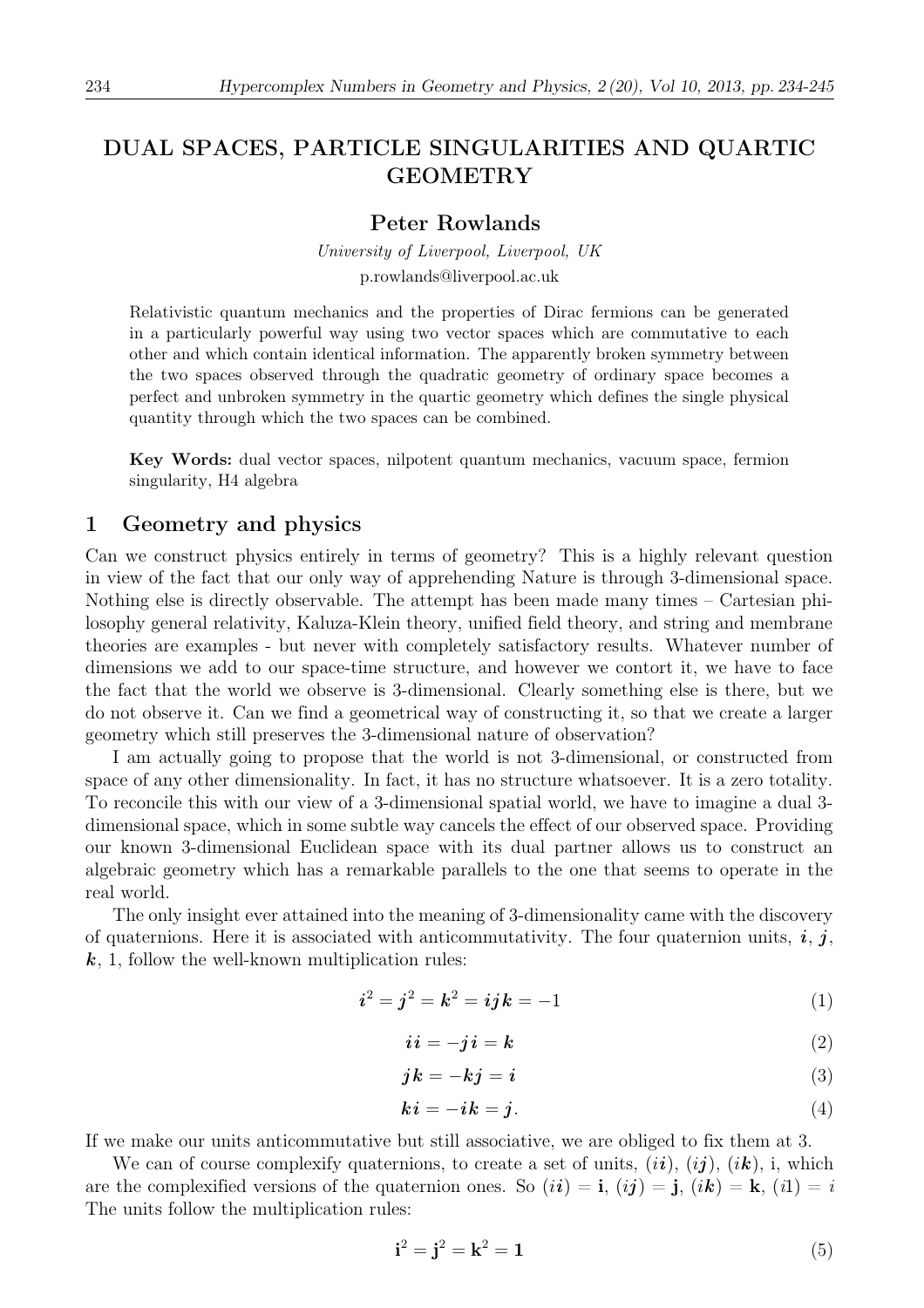$$
\mathbf{i}\mathbf{j} = -\mathbf{j}\mathbf{i} = i\mathbf{k} \tag{6}
$$

$$
\mathbf{j}\mathbf{k} = -\mathbf{k}\mathbf{k} = i\mathbf{i} \tag{7}
$$

$$
\mathbf{k} \mathbf{i} = -\mathbf{i} \mathbf{k} = i \mathbf{j}.\tag{8}
$$

The units, which are the complexified versions of the quaternion units, have acquired a number of names. They are called multivariate vectors by Hestenes [1], as they have all the properties of ordinary vectors, except that they also have a full (algebraic) product:

$$
ab = a \cdot b + ia \times b \tag{9}
$$

from which all the rules concerning unit vector multiplication may be derived. They are isomorphic to Pauli matrices. In more general terms, however, they are the units of the Clifford (or geometrical) algebra of 3-dimensional space.

Of course, if we complexify the units of the multivariate or Clifford algebra, we revert to quaternions, so  $\mathbf{\vec{u}} = \mathbf{\vec{i}}, \mathbf{\vec{i}} = \mathbf{\vec{j}}, \mathbf{\vec{k}} = \mathbf{k}$ , etc. However, terms like  $\mathbf{\vec{i}}, \mathbf{\vec{i}}, \mathbf{\vec{k}}$  are also recognisable as units of pseudovectors or axial vectors (e.g. area, angular momentum) and i is recognisable as a unit pseudoscalar (e.g. volume). All real vectors are of this type. There are no 'ordinary' vectors in nature.

#### 2 A dual vector space

The units **i**, **j**, **k** define a complete Clifford algebra of 3D space:

|  | $i$ j k vector |                                                                                              |  |
|--|----------------|----------------------------------------------------------------------------------------------|--|
|  |                | $\ddot{\mathbf{i}}$ $\ddot{\mathbf{i}}$ $\ddot{\mathbf{k}}$ bivector pseudovector quaternion |  |
|  |                | <i>trivector pseudoscalar</i>                                                                |  |
|  | scalar         |                                                                                              |  |

where the pseudovectors give us areas and the pseudoscalars volumes.

Let us suppose we have another such algebra, isomorphic with the first:

|                         |  | $I$ J K vector |                                                                                                   |  |
|-------------------------|--|----------------|---------------------------------------------------------------------------------------------------|--|
|                         |  |                | $\mathbf{I}$ $\mathbf{I}$ $\mathbf{I}$ $\mathbf{I}$ $\mathbf{K}$ bivector pseudovector quaternion |  |
| $\overline{\mathbf{z}}$ |  |                | <i>trivector pseudoscalar</i>                                                                     |  |
|                         |  | scalar         |                                                                                                   |  |

If we combine these two algebras commutatively in a tensor product, that is, we take the algebraic product of the eight base units, 1, i, j, k, i, I, J, K, we obtain 64 terms, which are  $+$ and − versions of:

|  |                               |  | i j k $ii$ $ij$ $ik$ $i$ 1 |  |
|--|-------------------------------|--|----------------------------|--|
|  | $I$ J K $iI$ $iJ$ $iK$        |  |                            |  |
|  | iI jI kI $i$ iI $i$ jI $i$ kI |  |                            |  |
|  | iJ jJ kJ $i$ jJ $i$ jJ $i$ kJ |  |                            |  |
|  | iK jK kK $i$ iK $i$ jK $i$ kK |  |                            |  |

This becomes a double vector algebra or a double Clifford algebra of 3D space.

We can also take the algebraic product of the four quaternion units, 1,  $\boldsymbol{i}$ ,  $\boldsymbol{j}$ ,  $\boldsymbol{k}$ , and the four vector units  $i$ , **i**, **j**, **k**, to produce an exactly isomorphic vector quaternion algebra, whose units  $are + and - versions of:$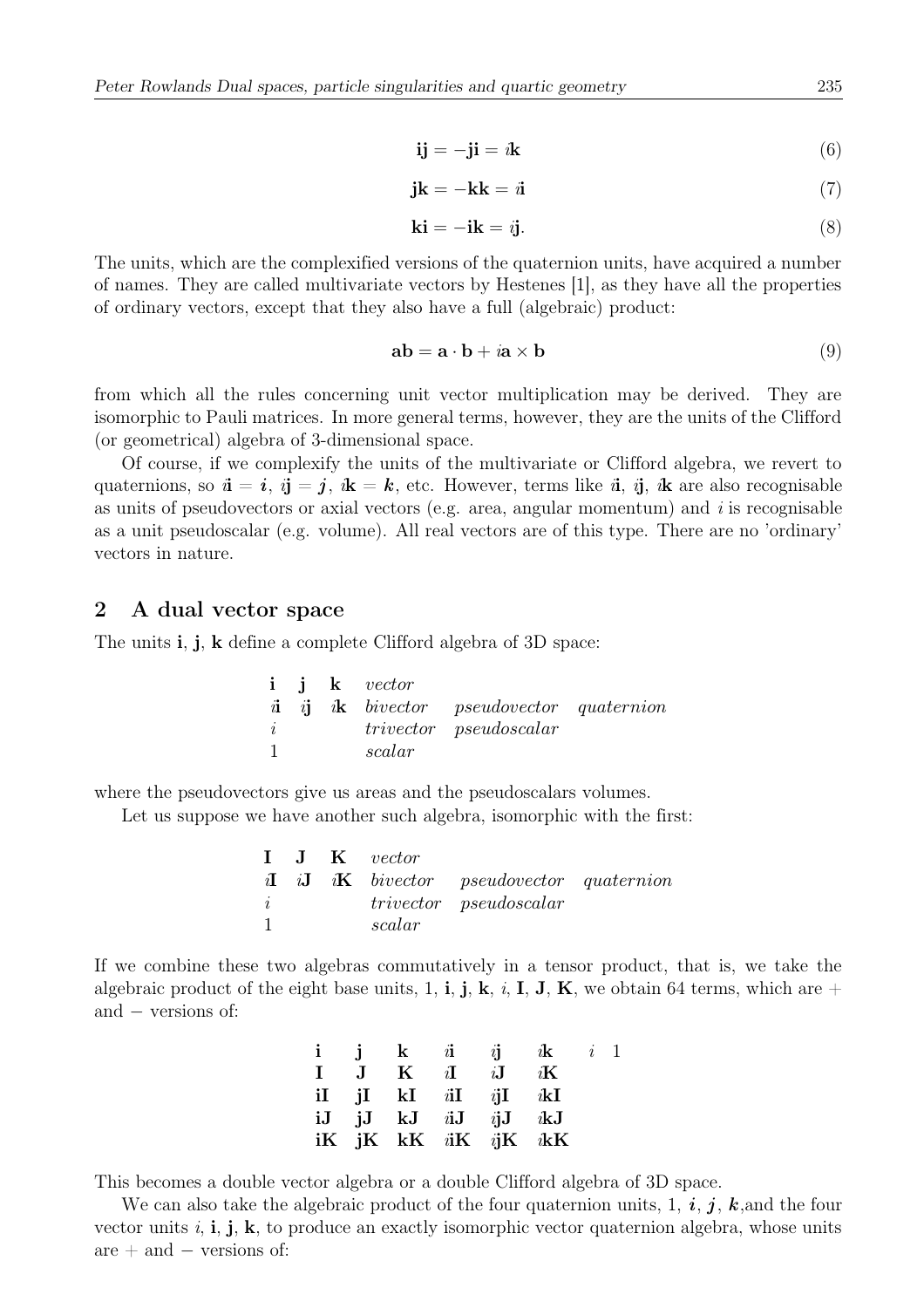|  |  |                                                | i j k $ii$ $ij$ $ik$ $i$ 1 |  |
|--|--|------------------------------------------------|----------------------------|--|
|  |  | $i \quad j \quad k \quad ii \quad ij \quad ik$ |                            |  |
|  |  | ii ji ki üi iji iki                            |                            |  |
|  |  | ij ji ki $ij$ ij ij $ikj$                      |                            |  |
|  |  | ik jk kk ik ijk ikk                            |                            |  |

Yet another isomorphic version of the same algebra appears when we take a complexified algebraic product of two commutative sets of quaternion units  $i, j, k, I, J, K$ . This complexified double quaternion algebra has units which are  $+$  and  $-$  versions of:

$$
\begin{array}{ccccccccc}\ni & j & k & ii & ij & ik & i & 1\\ I & J & K & iI & iJ & iK & \\ iI & jI & kI & iiI & ijI & ikI & \\ iJ & jJ & kJ & iiJ & ijJ & ikJ & \\ iK & jK & kK & iiK & ijK & ikK & \end{array}
$$

This dual vector space algebra is of immense physical significance, for it is isomorphic to the gamma algebra of the Dirac equation, which defines the relativistic quantum mechanics of the fermionic state. Though the gamma algebra is usually based on  $4 \times 4$  matrices, all such matrices can, in fact, be derived from the products of two commuting sets of  $2 \times 2$  Pauli matrices, say  $\sigma_1$ ,  $\sigma_2$ ,  $\sigma_3$  and  $\Sigma_1$ ,  $\Sigma_2$ ,  $\Sigma_3$ . This is identical to deriving them from the units of two vector spaces: i, j, k and I, J, K. Relativistic quantum mechanics, it seems, requires a dual vector space, in addition to the 'doubling' produced by the complex nature of each vector space.

The units also form a group of order 64, with a minimum of 5 generators. The 5 generators of the algebraic group can be matched to the 5 gamma matrices in a number of ways. There are many ways of doing this but the key sets of generators include all the individual units of the two 3-dimensional quantities (vector / quaternion) or two 'spaces' and the overall structure of these sets is always the same. Because 5 is not a truly symmetrical number in nature, the symmetry of one of the two spaces is preserved (here, represented by lower case characters), while that of the other (here, represented by upper case characters) is broken:

$$
\begin{array}{ccc} \gamma_0 = i\bm{k}; & \gamma_1 = i\mathbf{i}; & \gamma_2 = i\mathbf{j}; & \gamma_3 = i\mathbf{k}; & \gamma_5 = ij. \\ \gamma_0 = \mathbf{k}; & \gamma_1 = i\mathbf{I} \mathbf{i}; & \gamma_2 = i\mathbf{I} \mathbf{j}; & \gamma_3 = i\mathbf{I} \mathbf{k}; & \gamma_5 = \mathbf{J}. \end{array}
$$

### 3 The H4 algebra

The 64-part algebra has a subalgebra which is particularly significant for physics, and this creates a symmetry between the two spaces which remains unbroken. The algebra can be constructed using coupled quaternions, with units 1,  $i\mathbf{I}$ ,  $j\mathbf{J}$ ,  $k\mathbf{K}$ , to produce a cyclic but commutative algebra with multiplication rules:

$$
iI iI = jJjJ = kKkK = 1
$$
\n<sup>(10)</sup>

$$
iIjJ = jJiI = kK\tag{11}
$$

$$
jJkK = kKjJ = iI \tag{12}
$$

$$
kKiI = iIkK = jJ \tag{13}
$$

Again, there are alternative ways of constructing the algebra, one of which uses the negative values of the paired vector units 1,  $-iI$ ,  $-jJ$ ,  $-kK$ . (1 is equivalent here to  $-ii$ .) This time we have:

$$
(-iI)(-iI) = (-jJ)(-jJ) = (-kK)(-kK) = 1
$$
\n(14)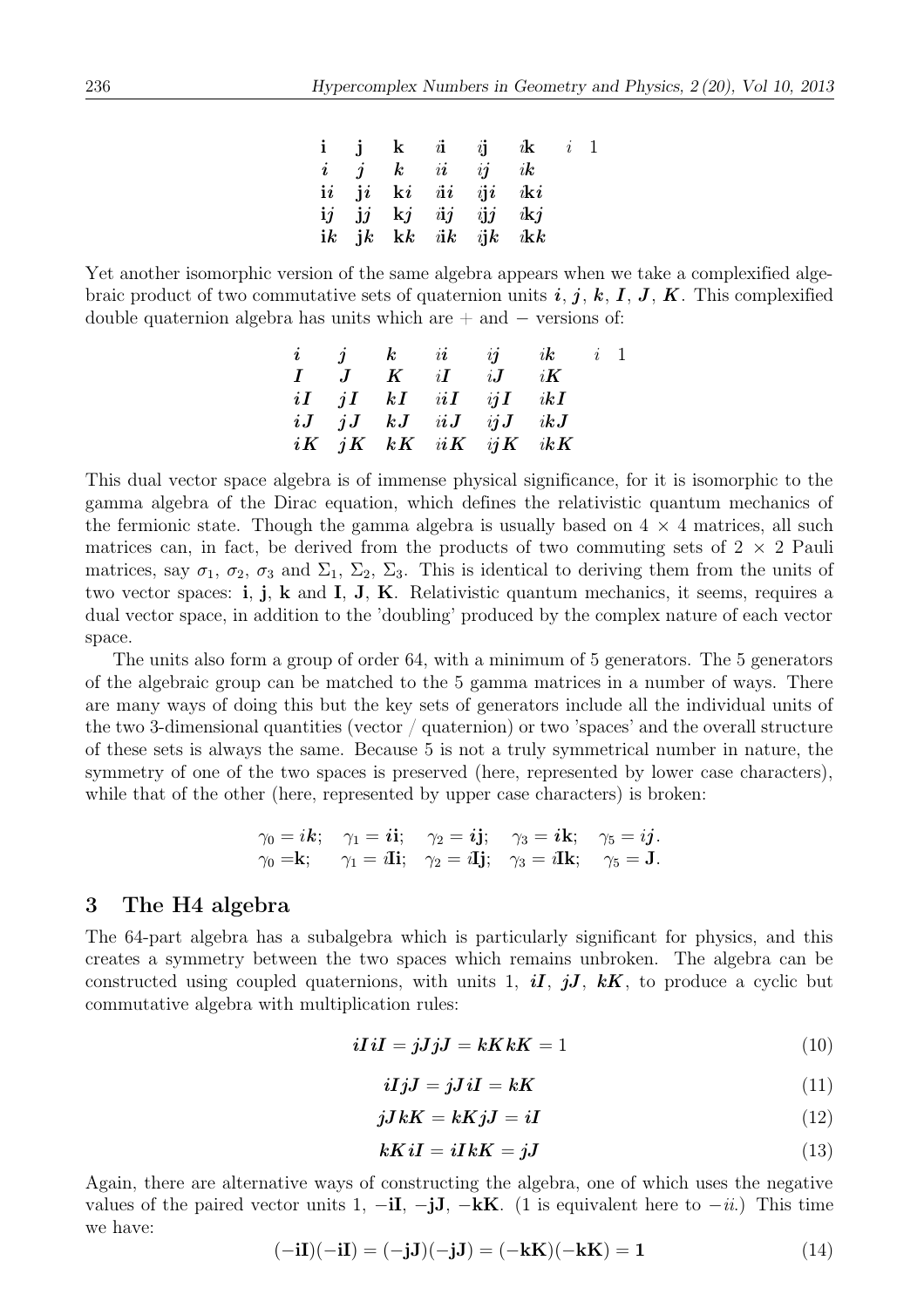$$
(-iI)(-jJ) = (-jJ)(-iI) = (-kK)
$$
\n(15)

$$
(-\mathbf{j}J)(-\mathbf{k}K) = (-\mathbf{k}K)(-\mathbf{j}J) = (-\mathbf{i}I)
$$
\n(16)

$$
(-kK)(-iI) = (-iI)(-kK) = (-jJ)
$$
\n(17)

Using the symbols  $I = iI = -iI$ ,  $J = jJ = -jJ$ ,  $K = kK = -kK$ , 1, to represent the units of the algebra, we can structure the relationships between them in a group table:

| $\ast$                  |         |         |                         | $\rm K$          |
|-------------------------|---------|---------|-------------------------|------------------|
|                         |         |         |                         |                  |
|                         |         |         | J                       | $\boldsymbol{K}$ |
|                         |         |         | $\overline{\mathrm{K}}$ | J                |
| J                       | J       | $\rm K$ |                         |                  |
| $\overline{\mathrm{K}}$ | $\rm K$ |         |                         |                  |

This can be seen as a representation of the Klein-4 group, the noncyclic group of order 4.

## 4 Nilpotent quantum mechanics

The double vector algebra allows us to create relativistic quantum mechanics in a particularly efficient and streamlined way [2,3]. We can, for example, begin with Einstein's energy-momentum conservation equation (with  $c = 1$ )

$$
E^2 - p^2 - m^2 = 0 \tag{18}
$$

factorize directly using the algebra, using any of the three isomorphic representations of the units. Here we will use the combination of four quaternion units  $(1, i, j, k)$  and four multivariate vector units  $(i, i, j, k)$ , noting the similarity to Penrose's twistors, their with four real or norm 1 components and four imaginary or norm вЋ"1 components [4,5].

The eight base units  $(1, i, j, k, i, j, k)$  have a similar structure. There is a significant difference, however, in that the connection between the units of space and time now comes from a quantum rather than a classically relativistic structure. In effect, because of the mediating gamma matrices or algebraic operators, which are different for the space and time components, the space-time connection is now no longer purely 4-vector. Using the vector-quaternion algebra, we now factorize (18) in the form

$$
(ikE + i\mathbf{i}p_x + i\mathbf{j}p_y + i\mathbf{k}p_z + jm)(ikE + i\mathbf{i}p_x + i\mathbf{j}p_y + i\mathbf{k}p_z + jm) = \mathbf{0}
$$
 (19)

or

$$
(ikE + i\mathbf{p} + jm)(ikE + i\mathbf{p} + jm) = 0.
$$
\n(20)

The object  $(ikE+i\mathbf{p}+j\mathbf{m})$  is a nilpotent, a square root of 0. It can be used to produce a powerful form of relativistic quantum mechanics. If we apply a canonical quantization procedure to the first such expression in equation (20), to replace the terms E and **p** by the operators  $E \to i\partial/\partial t$ ,  $\mathbf{p} \to -i\nabla$  (using units where  $\hbar = 1$ ), and assume that the operators act on the phase factor for a free fermion,  $e^{-i(Et-\mathbf{p} \cdot \mathbf{r})}$ , we immediately obtain the nilpotent Dirac equation for a free fermion:

$$
\left(\mp k\frac{\partial}{\partial t}\mp i\,i\nabla+j\,m\right)\left(\pm ik\,E\pm i\,\mathbf{p}+j\,m\right)\mathbf{e}^{-i(Et-\mathbf{p}.\mathbf{r})}=\mathbf{0}\tag{21}
$$

As Hestenes has shown [1], spin is automatically included when we take **p** or  $\nabla$  as a multivariate vector through the extra  $\times$  term in the full product. This means that we can interchange **p** with  $\sigma$ . p and  $\nabla$  with  $\sigma$ .  $\nabla$  in equations such as (20) and (21).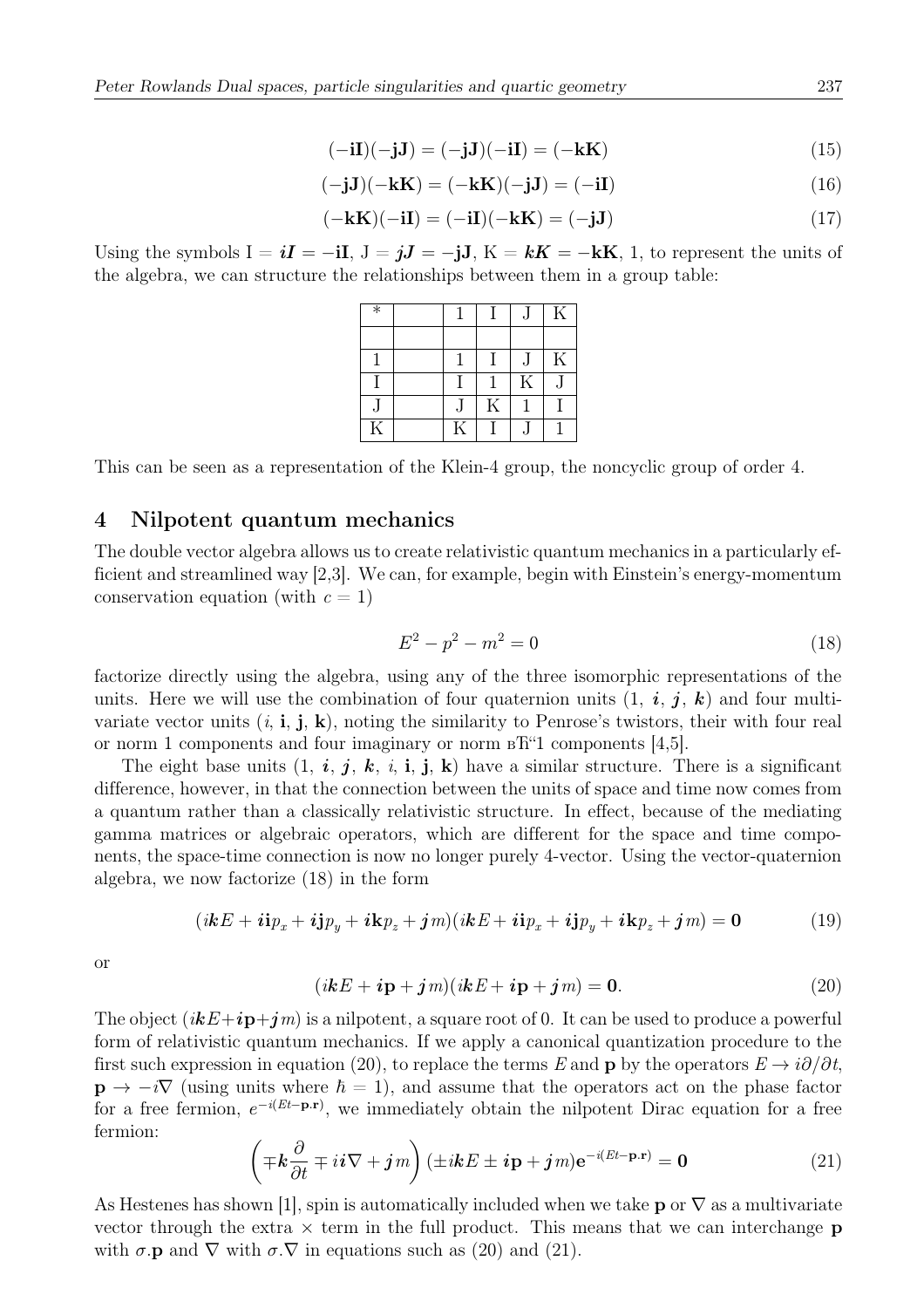The nilpotent formalism are also derivable from the conventional Dirac equation by premultiplication by  $\gamma_5$ , and conversion of the gamma matrices to algebraic operators. All conventional results are accessible to both representations, but the nilpotent formalisms uncovers additional details which tend to lie hidden in the matrix representation. As usual, The nature of the four simultaneous solutions required for the wavefunction (2 for fermion / antifermion  $\times$  2 for spin up / spin down) is immediately apparent. In the new formalism, we replace the  $4 \times 4$  matrix differential operator and column vector wavefunction with a row vector operator and a column vector wavefunction, each of which may be represented in abbreviated form by  $(\pm i\mathbf{k}E \pm i\mathbf{p} + j\mathbf{m})$ . With choice of sign convention, the four solutions now become:

| fermion               | spin up   |
|-----------------------|-----------|
| fermion               | spin down |
| antifermion spin down |           |
| antifermion spin up   |           |
|                       |           |

The meaning of the four terms is now apparent. The first term in the column may represent the observed particle state, while the others become the accompanying vacuum states, or states into which the observed particle could transform by respective  $P$ ,  $T$  and  $C$  transformations:

P 
$$
i(ikE + i\mathbf{p} + jm)i
$$
 =  $(ikE - i\mathbf{p} + jm)$   
\nT  $k(ikE + i\mathbf{p} + jm)k$  =  $(-ikE + i\mathbf{p} + jm)$   
\nC  $-j(ikE + i\mathbf{p} + jm)j$  =  $(-ikE - i\mathbf{p} + jm)$ 

If we replace the observed fermion state spin up by any of the others using any of the transformations  $P$ ,  $T$  or  $C$  we will simultaneously apply the same transformation to all the others. Since specifying the first term necessarily specifies all the others, it is often convenient to write the 4-component wavefunction as a single term and assume the sign changes follow automatically.

To demonstrate the relation between three additional states on the fermion, the P, T, C transformations, and vacuum we can take  $(\pm i\mathbf{k}E \pm i\mathbf{p} + j\mathbf{m})$  and post-multiply it by the idempotent  $k(\pm ikE \pm i\mathbf{p} + j\mathbf{m})$  any number of times. Since the only effect of this operation is to introduce a scalar multiple, which can be normalized away, then the idempotent  $k(\pm ikE \pm$  $i\mathbf{p} + j\mathbf{m}$  is clearly acting as a vacuum operator.

$$
(\pm ikE \pm ip + jm)k(\pm ikE \pm ip + jm)k(\pm ikE \pm ip + jm) \dots \rightarrow (\pm ikE \pm ip + jm) \quad (22)
$$

The same occurs with with  $i(\pm ikE \pm i\mathbf{p} + j\mathbf{m})$  and  $ik(\pm ikE \pm i\mathbf{p} + j\mathbf{m})$ , the extra vector terms in the first case being absorbed into the scalar multiple and disappearing with alternate multiplications. In effect,  $k(\pm ikE \pm i\mathbf{p}+j\mathbf{m})$ ,  $i(\pm ikE \pm i\mathbf{p}+j\mathbf{m})$  and  $jk(\pm ikE \pm i\mathbf{p}+j\mathbf{m})$  can be regarded as vacuum operators, and  $k$ , i and j, or, equivalently, K, I and J, as coefficients of a 'vacuum space'.

The most important consequence of adopting the nilpotent form of quantum mechanics, however, is that it produces an extra constraint which carries a wealth of new information about quantum systems, while reducing the information input required to a minimum. For example, an operator of the form  $(ikE + i\mathbf{p} + j\mathbf{m})$  will automatically generate the phase term on which it operates to produce a nilpotent amplitude of the form  $(ikE + i\mathbf{p} + j\mathbf{m})$ , or one that squares to zero. This completely eliminates the need for an equation. Only the operator is required. Also, though equation (21) is specified for a free the fermion, the fermion need not be free. The method is equally valid when we incorporate field terms or covariant derivatives into the operator, for example, when we make the replacements  $E \to i\partial/\partial t + e\phi + ...$ , and  $\mathbf{p} \to -i\nabla + e\mathbf{A} + \dots$ . The operator here still retains the overall form  $(ikE + i\mathbf{p} + j\mathbf{m})$ , but the phase term is now no longer be  $e^{-i(Et-\mathbf{p} \cdot \mathbf{r})}$ , but whatever is needed to create an amplitude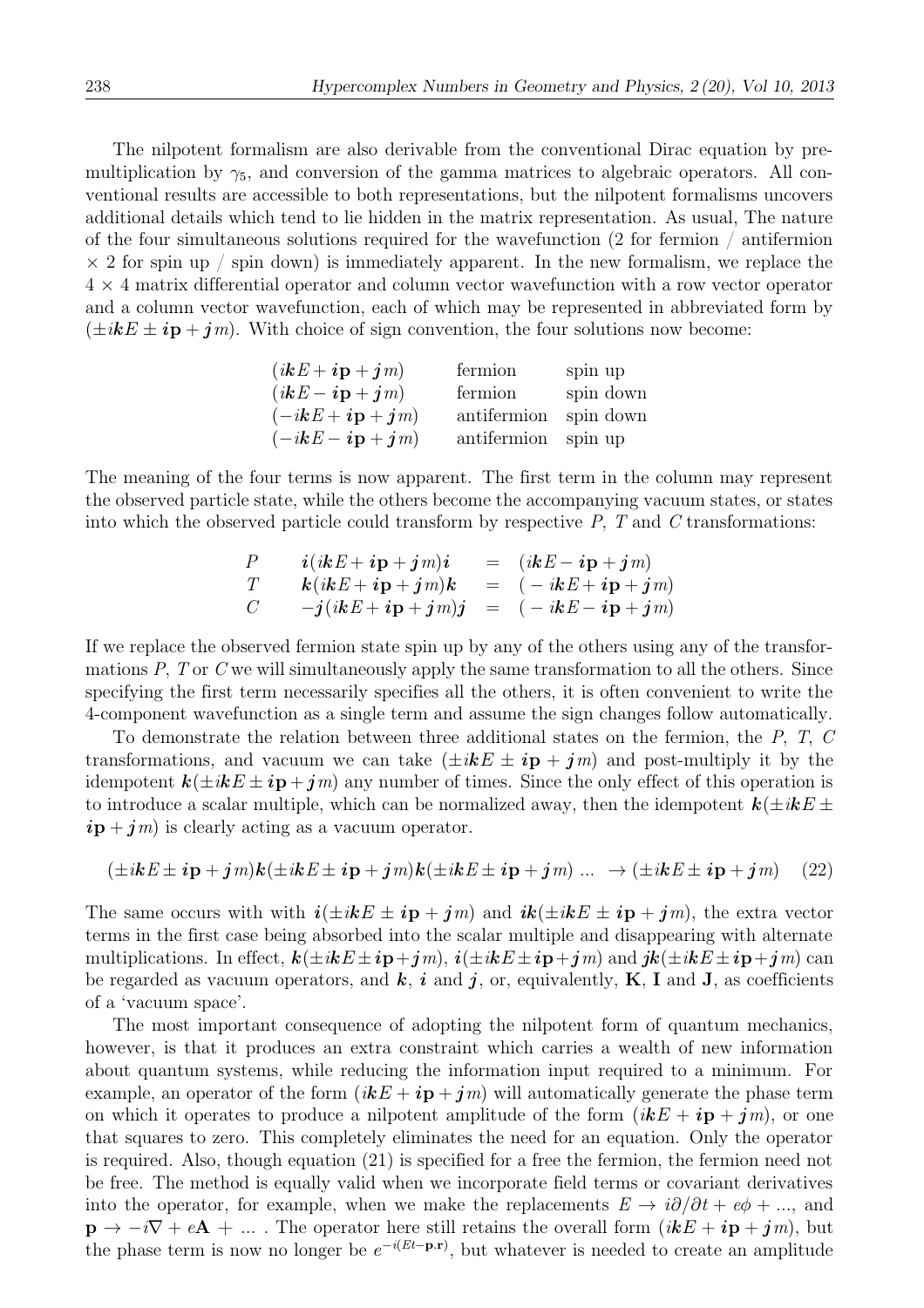of the general form  $(ikE + i\mathbf{p} + j\mathbf{m})$ , which squares to zero, and the eigenvalues E and **p** in the amplitude will be more complicated expressions resulting from the presence of the field terms.

In principle, space and time are completely variable as long as we preserve the conservation principles which define a system. The phase factor determines the extent to which this happens. In the case of a completely free fermion, there is no restriction on spatial position over any time period, and this is reflected in the phase factor  $e^{-i(Et-\mathbf{p} \cdot \mathbf{r})}$ , because there is no restraining conservation principle (except that of charge). As soon as the fermion interacts with another system, however, say another fermion, conservation principles will be invoked (leading to terms added to the space and time differentials) and this will be reflected in a more complicated phase factor, with a more restricted range of spatial variation. The restrictions will increase as more fermions are brought within range of the originally free fermion, and so the range of variation in the phase factor will decrease even further. The classical limit will be reached when it shows virtually no variation with space over time. The nilpotent formalism makes the quantum / classical transition simply a consequence of the number of conservation principles that have to be applied.

Many new results also emerge from the nilpotent formalism. Particularly important are the structures of the three different boson-type states, considered as combinations of an original fermion state with any of the  $P$ ,  $T$  or  $C$  transformed ones, the result being a scalar wavefunction.

| $(\pm i\mathbf{k} E \pm i\mathbf{p} + j\mathbf{m}) (\mp i\mathbf{k} E \pm i\mathbf{p} + j\mathbf{m})$          | spin 1 boson                |
|----------------------------------------------------------------------------------------------------------------|-----------------------------|
| $(\pm i\mathbf{k} E \pm i\mathbf{p} + j\mathbf{m}) (\mp i\mathbf{k} \mathbf{E} \mp i\mathbf{p} + j\mathbf{m})$ | spin 0 boson                |
| $(\pm i\mathbf{k} E \pm i\mathbf{p} + j\mathbf{m})(\pm i\mathbf{k} \mathbf{E} \mp i\mathbf{p} + j\mathbf{m})$  | fermion-fermion combination |

Significantly, a spin 1 boson can be massless, but a non-vanishing spin 0 boson must have a mass, as the massless  $(\pm i\mathbf{k}E \pm i\mathbf{p})(\mp i\mathbf{k}E \mp i\mathbf{p})$  would immediately become zero. So, massless Goldstone bosons must become massive Higgs bosons in the Higgs mechanism.

In principle, the nilpotent formalism defines the relativistic quantum mechanics for a fermion in any state, subject to any number of interactions, simply by creating an operator of the form  $(\pm i\mathbf{k}E \pm i\mathbf{p} + j\mathbf{m})$ , which then uniquely determines the phase factor which will make the amplitude nilpotent.

operator acting on phase factor<sup>2</sup> = amplitude<sup>2</sup> = 0. (23)

This can be accomplished without defining any equation at all.

#### 5 The fermion as singularity

But where does this formalism come from? Space is a nonconserved quantity, and so cannot define on its own a point. Two 'spaces' are the minimum needed to define a particle singularity. While mathematicians may discuss points in ordinary 3-D space, physically they have no meaning, as space is a nonconserved quantity whose units have no definable identity because they have translation and rotation symmetry. In effect, we cannot identify anything in a single space, but identification becomes possible if we have two spaces.

We can here apply a reverse argument from topology. The creation of a particle singularity using its intersection with a dual space can be seen as the creation of a multiply-connected space from a simply-connected space through the insertion of a topological singularity. For fermions, we can describe one of these as real space and the other as the 'vacuum space' which we have previously defined. This space is closely connected with charge and the weak, strong and electric interactions, as well as T, P and c transformations. In this sense, we can say that the fermion always exists in the two spaces from which it is constructed, real space and vacuum space, and the non-classical *zitterbewgung* motion, which Schredinger found in the solution to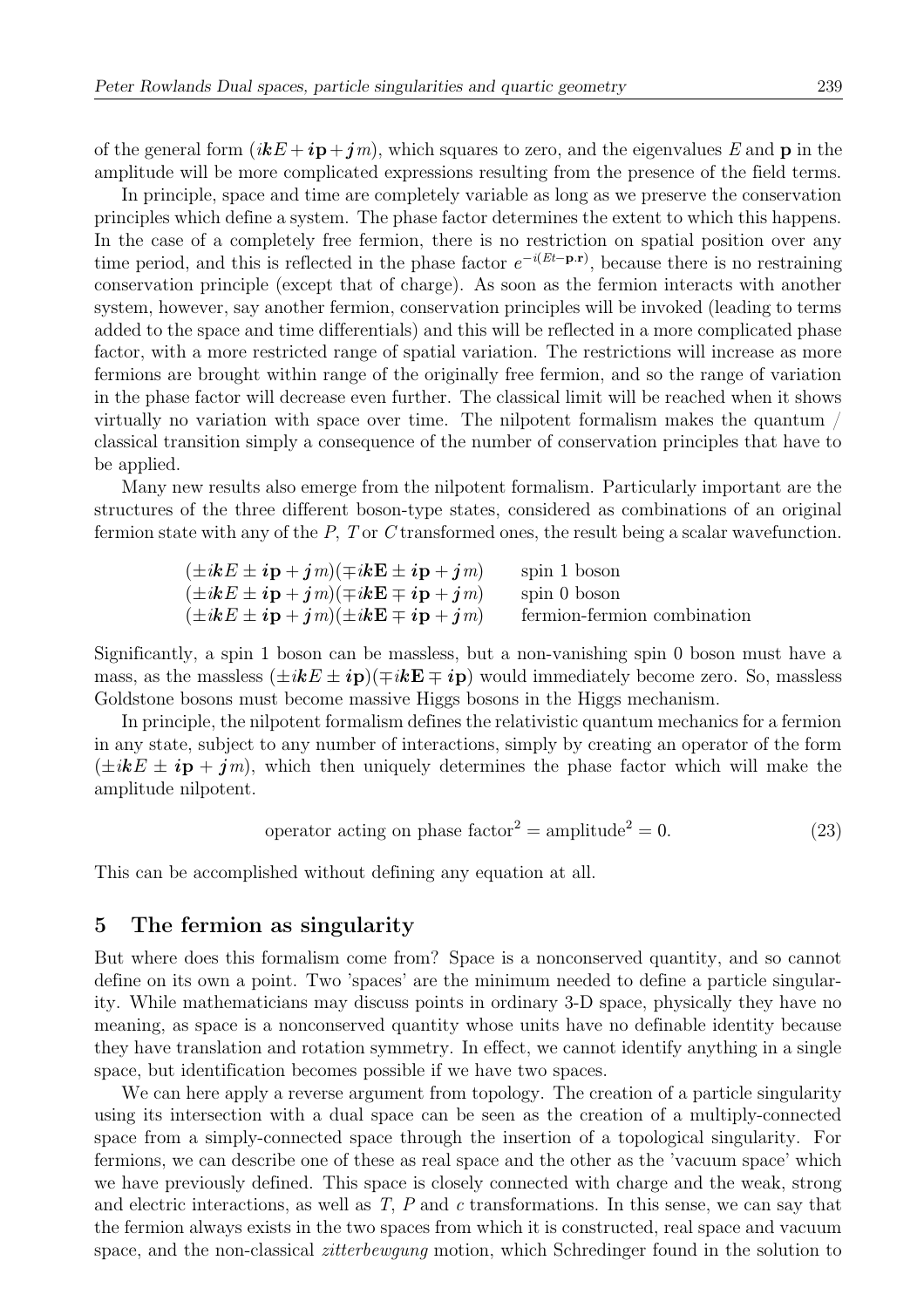the free-particle Dirac equation, represents the switching between these spaces which makes it possible to define the fermion as creating a point singularity through the intersection of two spaces.

The creation of a singularity using these two spaces determines that they are precisely dual and that each contains the same information as the other, though in a different form as regards observation. But as observers within the system, we are forced to 'privilege' one space over the other, to maintain the symmetry of one while losing that of the other. It is similar to the way in which our most primitive form of numbering, binary arithmetic, 'privileges' 1 over вЋ"1, making them dual in summing to 0, but appearing very different in the way they are perceived from within a system defined by unit 1.

An asymmetry or chirality appears in the fermionic structure because it results from an asymmetric combination of the space of observation with an unobserved dual vacuum space. Perfect symmetry would have been preserved if we had used 6 generators  $(i, j, k, I, J, K)$ , but this is not the minimum. The minimum number of generators of the combined 64-part algebra is 5, a number intrinsically suggesting asymmetry, and this, as we have seen, requires the symmetry of one space to be broken while the other is preserved:

| K           | $i$ Ii $i$ Ij $i$ Ik | $i\mathbf{J}$ |
|-------------|----------------------|---------------|
| energy      | momentum             | mass          |
| <i>time</i> | space                | proper time   |

The space, in this formulation, with the unbroken symmetry (represented by lower case characters) is real space, the space of observation. The space with the broken symmetry (represented by upper case characters) is 'vacuum space', and it seems to be the space which combines all the unobservable quantities (specifically, time, mass, charge). The zeroing produced by the nilpotent condition ensures, as we can show, that the information in the two spaces represented by the respective units i, j,  $k$  and I, J,  $K$  is identical. It also defines, in principle, the meaning of a point in either of the two spaces as the norm 0 crossover between them.

Pauli exclusion, a fundamentally nonlocal phenomenon, is an immediate and unavoidable consequence of the fact that, in nilpotent quantum mechanics, the total structure of the universe is exactly zero. A fermion with a wavefunction of the form  $\psi_f = (i\mathbf{k}E + i\mathbf{p} + j\mathbf{m})$  created from absolutely nothing requires the simultaneous existence of a dual 'vacuum' term,  $\psi_f$  =  $-(i\mathbf{k}E + i\mathbf{p} + j\mathbf{m})$ , which is its precise negation in both superposition and combination:

$$
\psi_f + \psi_v = (i\mathbf{k}E + i\mathbf{p} + j\mathbf{m}) - (i\mathbf{k}E + i\mathbf{p} + j\mathbf{m}) = \mathbf{0}
$$
\n(24)

$$
\psi_f \psi_v = -(ikE + i\mathbf{p} + jm)(ikE + i\mathbf{p} + jm) = \mathbf{0}
$$
\n(25)

In this representation, Pauli exclusion ensures that no two fermions share the same vacuum.

Pauli exclusion is an obvious consequence of nilpotency. But, conventionally, we derive it from the fact that fermion wavefunctions are antisymmetric, so that:

$$
(\psi_1 \psi_2 - \psi_2 \psi_1) = -(\psi_2 \psi_1 - \psi_1 \psi_2)
$$
\n(26)

In nilpotent terms, we write  $(\psi_1 \psi_2 - \psi_2 \psi_1)$  as

$$
(\pm ik E_1 \pm ip_1 + jm_1)(\pm ik E_2 \pm ip_{21} + jm_{21}) = 4p_1p_2 - 4p_2p_1 = 8ip_1 \times p_2 = -8i \times p_1p_2
$$
 (27)

This result is clearly antisymmetric, but it also has a quite astonishing consequence, for it requires any nilpotent wavefunction to have a p vector, in real space, the one defined by the axes i, j, k, at a different orientation to any other. The wavefunctions of all nilpotent fermions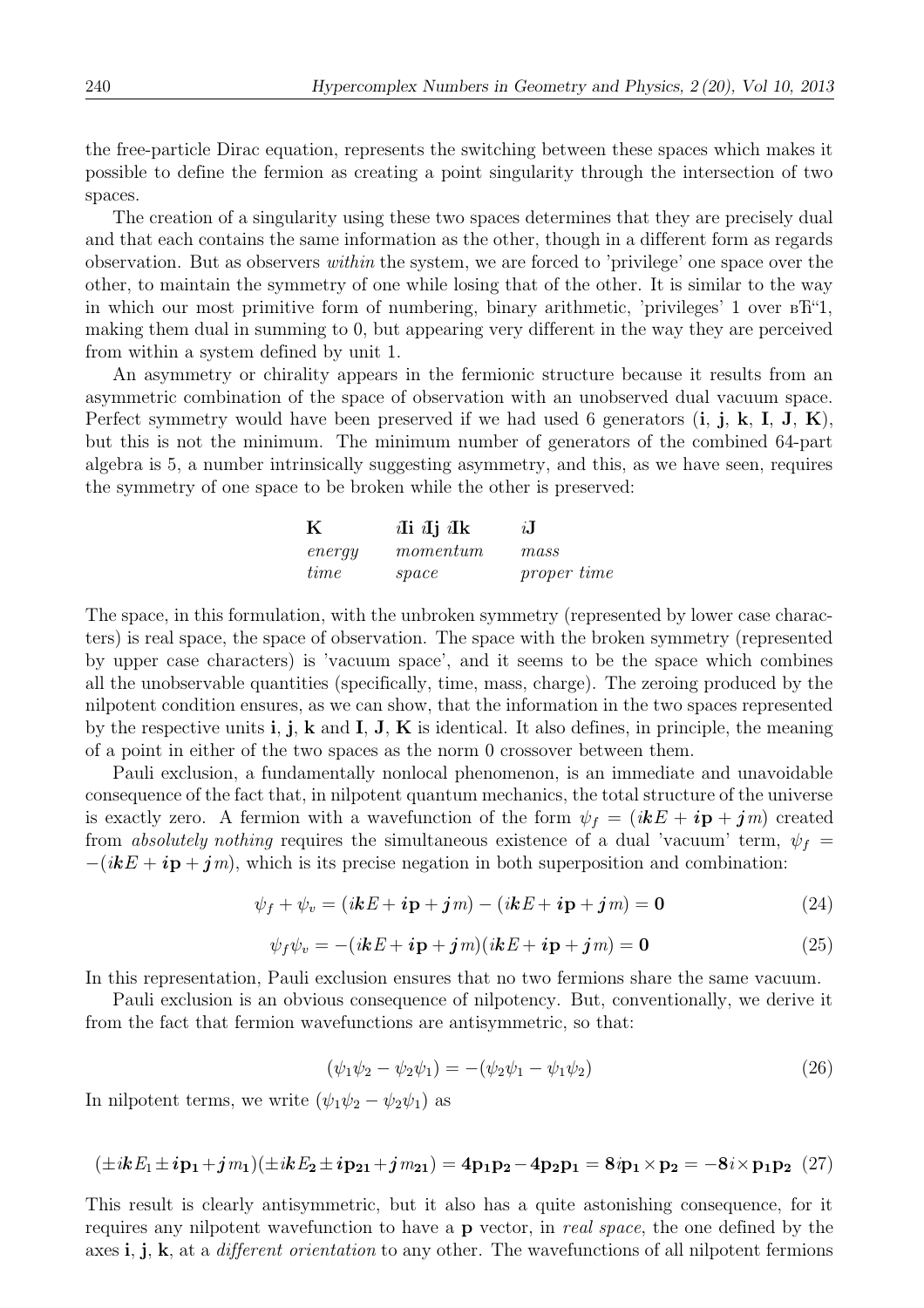then instantaneously correlate because the planes of their p vector directions must all intersect. This is the only source of the entire physical information relating to the fermion, for, at the same time, the nilpotent condition requires the  $iE$ , **p** and m combinations to be unique, and we can visualize this as constituting a unique direction in vacuum space along a set of axes defined by  $k$ ,  $i$ ,  $j$  or  $k$ , i, j, with coordinates defined by the values of iE, p and m.

Fermion singularity, in this context, can only ever result from spatial duality. The duality has to be made manifest, and specifically in a chiral manner, because the combination of the two spaces produces a chiral result. We see the duality in the characteristic spin  $\frac{1}{2}$  which show fermion 'rotation' negotiating 2 spaces through the zitterbewegung motion and the chirality in the positive nonzero rest mass which results from this. This chirality is necessarily the same as that produced by that produced by the chirality of vacuum space in the Higgs mechanism. Berry phase in any of its manifestations (Aharonov-Bohm effect, Jahn-Teller effect, quantum Hall effect, Cooper pairing, etc.) [6] and can be seen as a consequence, or even an expression, of the singularity of the fermion state, leading to a topology with an extra twist, equivalent to spin  $\frac{1}{2}$ . The pole in the fermion propagator occurs at the precise 'boundary' between the two spaces, respectively characterised by positive and negative energies,  $(+ E)$  and vacuum space  $(- E)$ , or forward and reverse times,  $(+ t)$  and  $(- t)$ , the very combination which makes the singularity possible. The combination of two spaces becomes the same thing as the actual creation of point charges, the charges, in their extended form as sources of all gauge interactions [2], being a manifestation of the 'directions' of the vacuum space. Ultimately, through zitterbewegung and the Higgs mechanism, point charges are also the only source of invariant ('rest') mass, and, in the combined spaces, of relativistic quantization.

## 6 The nilpotent condition

So, what is the origin of this other space? Clifford algebra, significantly, has 3 subalgebras, which we can describe as scalar, complex and quaternion, or scalar, trivector and bivector. Each of these is an algebra in its own right, and it is difficult to see why only the full Clifford algebra should have a physical meaning. In fact, previous work suggests that all of the subalgebras have physical meanings on the same level as Clifford algebra, and that they represent the respective physical concepts of mass, time and charge [2,7]. That is, besides the vector algebra of space, we have three independent algebras which have a physical representation on the same level as space. If we combine these the three physical concepts as representing everything that is excluded from space as represented by  $I, J, K$ , then the total structure is equivalent to a single vector space represented by these units, but *without anything which directly corresponds to them:* 

|        |  |        | charge $i \, j \, k$ bivector pseudovector quaternion |  |
|--------|--|--------|-------------------------------------------------------|--|
|        |  |        | $time$ <i>i</i> trivector pseudoscalar                |  |
| mass 1 |  | scalar |                                                       |  |

Of course, when we refer here to 'charge', we mean the quantity that is the source of the electric, strong and weak gauge fields before the symmetry-breaking which will result from the 'compactification' of the units into the minimum number of group generators, a kind of 'grand unified' value.

The space represented by  $i, j, k$  or **I**, **J**, **K** is then never observed directly, because it is a mathematical composite, not a physical quantity. In addition to its effect in generating the new combined quantized quantities of energy, momentum and rest mass, we can also see that the symmetry breaking between the units of the 'vacuum' space can be seen as generating the symmetry breaking that is observed in the units of weak, strong and electric charge, which are respectively associated with pseudoscalar, vector and scalar quantities, and the  $SU(2)$ ,  $SU(3)$ and  $U(1)$  group symmetries which are ultimately derived from them: [2]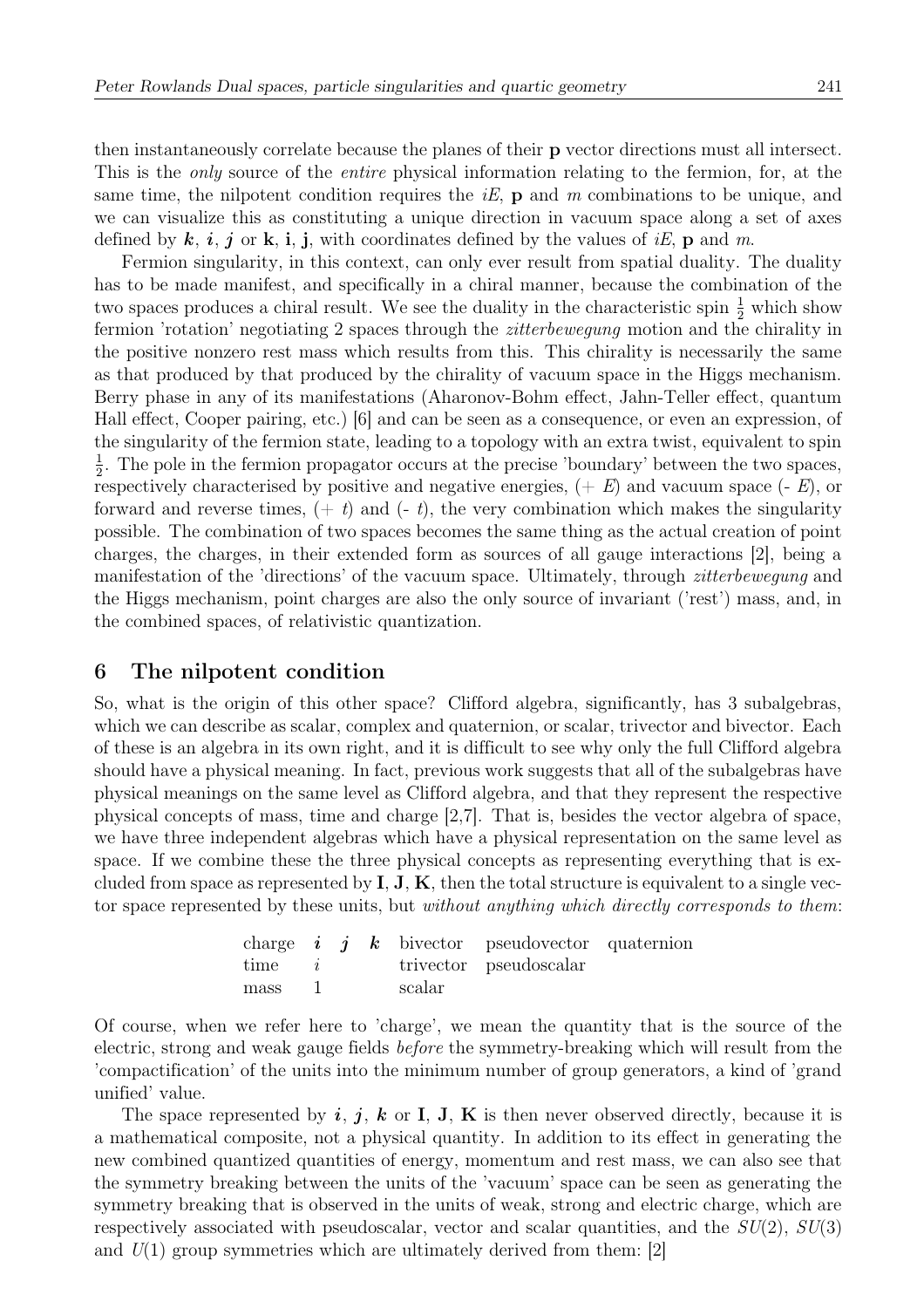| $i\boldsymbol{k}$ | $ii$ ij ik           | 1i                     |
|-------------------|----------------------|------------------------|
| K                 | $i$ Ii $i$ Ij $i$ Ik | iJ                     |
| energy            | momentum             | mass                   |
| weak charge       | strong charge        | <i>electric charge</i> |
| SU(2)             | SU(3)                | $U\! (1)$              |

We can even see how the Clifford algebra extends to 10 dimensions of the kind required by string theory (5 for energy, momentum and mass and 5 for charge), with 6 fixed or compactified (that is, all except energy and momentum) [2].

### 7 The physical significance of the H4 algebra

Besides the algebraic properties defined by their units, which may be described as real (norm 1) / imaginary (norm 1), and commutative (1D) / anticommutative (3D), the conserved and nonconserved natures of charge and space are related to the way they are combined in the 5 group generators creating the norm 0 overall structure, while the corresponding natures of mass and time are related to the fact that quantities with their algebraic characteristics are needed to complete the quaternion and vector properties of charge and space [2,7].

Work done over the last decade suggests that we should we take mass, time, charge and space as successive descriptions of the universe generated by a 'universal rewrite system', with their four commutative algebras existing as a simultaneous description [2,8,9]. The first two of these are scalar and complex, so the description reduces to a combination of scalar, complex and quaternion acting as though it were a vector space, together with another vector space. The combination, which we have called 'vacuum space', remains unobservable because it is not physical. However, the breaking of the symmetry of this 'space' which occurs when we create the 5 generators of the algebra becomes the ultimate source of the breaking of symmetry between the physical interactions.

In fact, this, along with previous work [2,7,10,12] suggests that the fundamental parameters mass, time, charge and space have a fundamental relationship (before combination) which can be identified as a Klein-4 symmetry:

|      | $mass \text{ real (norm } +1)$  | commutative                                                 | conserved    |
|------|---------------------------------|-------------------------------------------------------------|--------------|
| time | imaginary (norm -1) commutative |                                                             | nonconserved |
|      |                                 | charge imaginary (norm -1) anticommutative $(3D)$ conserved |              |
|      | space real (norm $+1$ )         | anticommutative (3D) nonconserved                           |              |

This symmetry, as we have seen, is the same as that of the H4 double algebra in which the two spaces have equal status, and we can equally arrange the parameters mass (M), time (T), charge (C) and space (S) in equivalent tables reflecting this algebra, for example:

| $\ast$         | М              | T           | $\rm C$        | S              |
|----------------|----------------|-------------|----------------|----------------|
|                |                |             |                |                |
| M              | М              | $\mathbf T$ | $\mathcal{C}$  | S              |
| $\overline{T}$ | $\overline{T}$ | M           | $\overline{S}$ | $\overline{C}$ |
| $\overline{C}$ | $\mathcal{C}$  | S           | $\mathbf M$    | $\mathbf T$    |
| $\overline{S}$ | $\overline{S}$ | $\mathbf T$ | $\rm C$        | M              |

Similar considerations could be applied to identity and the  $T$ ,  $P$  and  $C$  transformations, as these are related to the respective properties of mass, time, charge and space. Their fundamental algebraic units, which are respectively scalar, pseudoscalar, quaternion and vector, also have a Klein-4 symmetry when expressed as the Clifford algebra equivalents scalar, trivector, bivector and vector (where the last two are taken over a resultant dimension).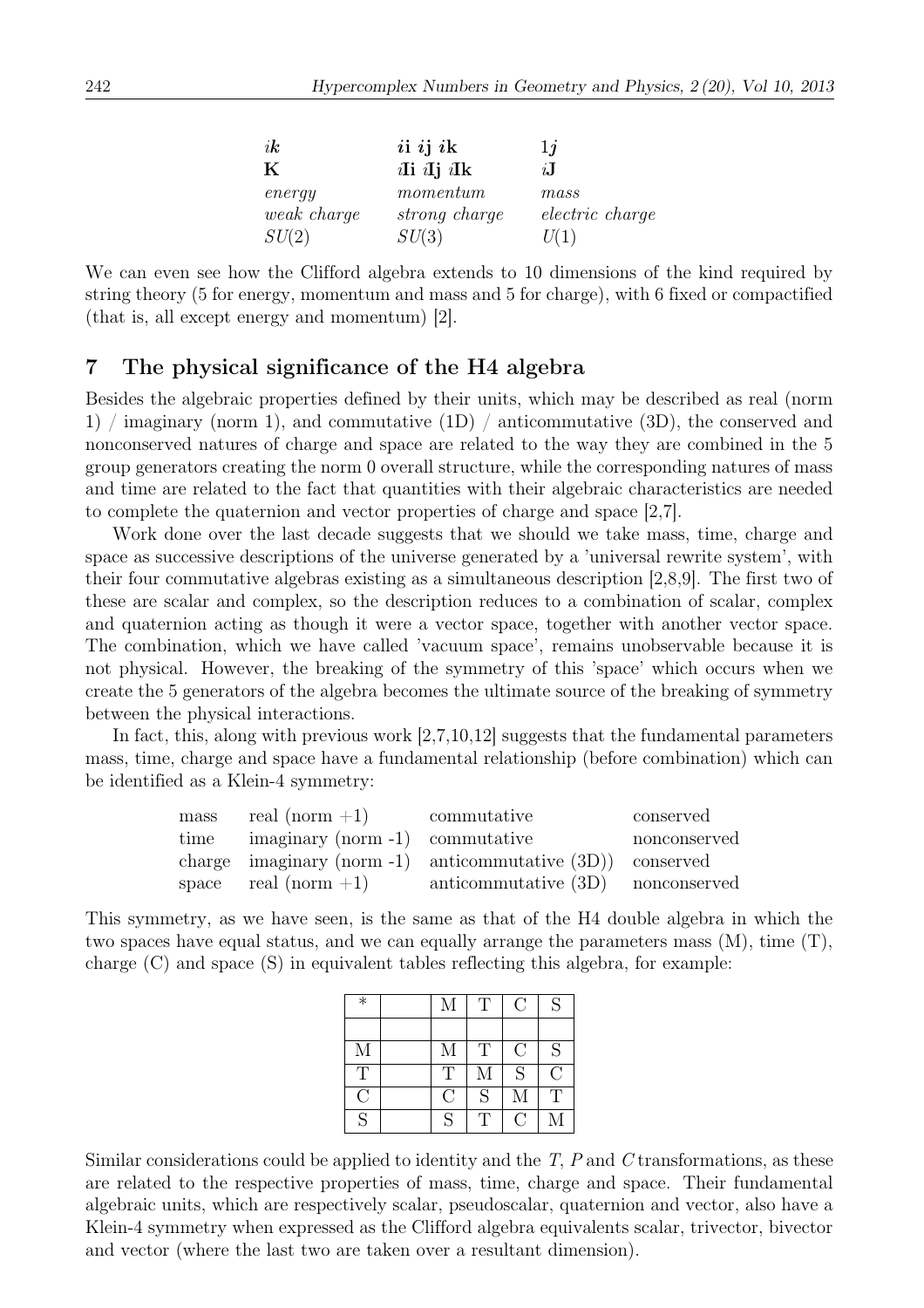## 8 Defining a dual space spinor

Though the double quadratic nature of the parameters is manifested in these structures, we can, in fact, also relate this characteristic, as manifested in the spin property of point particles, to a quartic geometry which preserves the exact equivalence of the two spaces. One way of generating the four solutions for the wavefunction, say  $\psi$ , required by the Dirac equation is to multiply it by a 4-spinor, a summation of 4 terms which adds to 1. The four terms in the wavefunction then become  $\psi$  multiplied each of the 4 terms in the spinor, with individual terms in the spinor used as projection operators to project out individual states: fermion / antifermion and spin up / down. In the nilpotent formalism, spinors are not directly necessary because the terms are already projected, but the formalism can be set up in such a way that spinors can be used. The way which seems to be most convenient is to use both pre- and post-multiplication of  $\psi$ , as with the C, P, T operators.

A 4-spinor requires a set of primitive idempotents which add up to 1, and are orthogonal, with products between them being 0. In nilpotent quantum mechanics, we can define such idempotents in terms of the H4 algebra, constructed from the dual vector spaces:

$$
\begin{array}{c} (1\!-\!{\rm i}\mathrm{I}\!-\!{\rm j}\mathrm{J}\!-\!{\rm k}\mathrm{K})/4 \\ (1\!-\!{\rm i}\mathrm{I}\!+\!{\rm j}\mathrm{J}\!+\!{\rm k}\mathrm{K})/4 \\ (1\!+\!{\rm i}\mathrm{I}\!-\!{\rm j}\mathrm{J}\!+\!{\rm k}\mathrm{K})/4 \\ (1\!+\!{\rm i}\mathrm{I}\!+\!{\rm j}\mathrm{J}\!-\!{\rm k}\mathrm{K})/4 \end{array}
$$

Here, we see immediately that the 4 terms add up to 1, and that they are orthogonal as well as idempotent.

We can generate the same terms using coupled quaternions rather than vectors:

$$
\begin{array}{c} (1\!+\!iI\!+\!jJ\!+\!iI)/4 \\ (1\!+\!iI\!-\!jJ\!-\!iI)/4 \\ (1\!-\!iI\!+\!jJ\!-\!iI)/4 \\ (1\!-\!iI\!-\!jJ\!+\!iI)/4 \end{array}
$$

Though the 'spaces' in these structures are completely dual, since the corresponding units from the two spaces are always paired, the system is nevertheless unavoidably chiral, as the signs cannot be completely reversed. We can only reverse any two of them. For example:

$$
\begin{array}{c}(1+\mathbf{i}\mathbf{I}-\mathbf{j}\mathbf{J}+\mathbf{k}\mathbf{K})/4\\(1+\mathbf{i}\mathbf{I}+\mathbf{j}\mathbf{J}-\mathbf{k}\mathbf{K})/4\\(1-\mathbf{i}\mathbf{I}-\mathbf{j}\mathbf{J}-\mathbf{k}\mathbf{K})/4\\(1-\mathbf{i}\mathbf{I}+\mathbf{j}\mathbf{J}+\mathbf{k}\mathbf{K})/4\end{array}
$$

The full 'spinor' form of the nilpotent wavefunction can be recovered by pre- and postmultiplying a 'pre-spinor' form of the nilpotent either by the original set of double vector spinors, or the set with signs reversed. A typical result would be:

$$
\begin{pmatrix}\n1 & 0 & 0 & 0 \\
0 & -ikk & 0 & 0 \\
0 & 0 & -ii & 0 \\
0 & 0 & 0 & -ijj\n\end{pmatrix}\n\begin{pmatrix}\nikE + i\mathbf{p} + jm \\
ikE + i\mathbf{p} + jm \\
ikE + i\mathbf{p} + jm\n\end{pmatrix}\n\begin{pmatrix}\n1 & 0 & 0 & 0 \\
0 & ikk & 0 & 0 \\
0 & 0 & i\mathbf{i} & 0 \\
0 & 0 & 0 & -ijj\n\end{pmatrix}
$$
\n
$$
= \left( (ikE + i\mathbf{p} + jm) \quad (ikE - i\mathbf{p} + jm) \quad (-ikE + i\mathbf{p} + jm) \quad (-ikE - i\mathbf{p} + jm) \right)
$$
\n(28)

Here, the chirality is assigned to the mass term.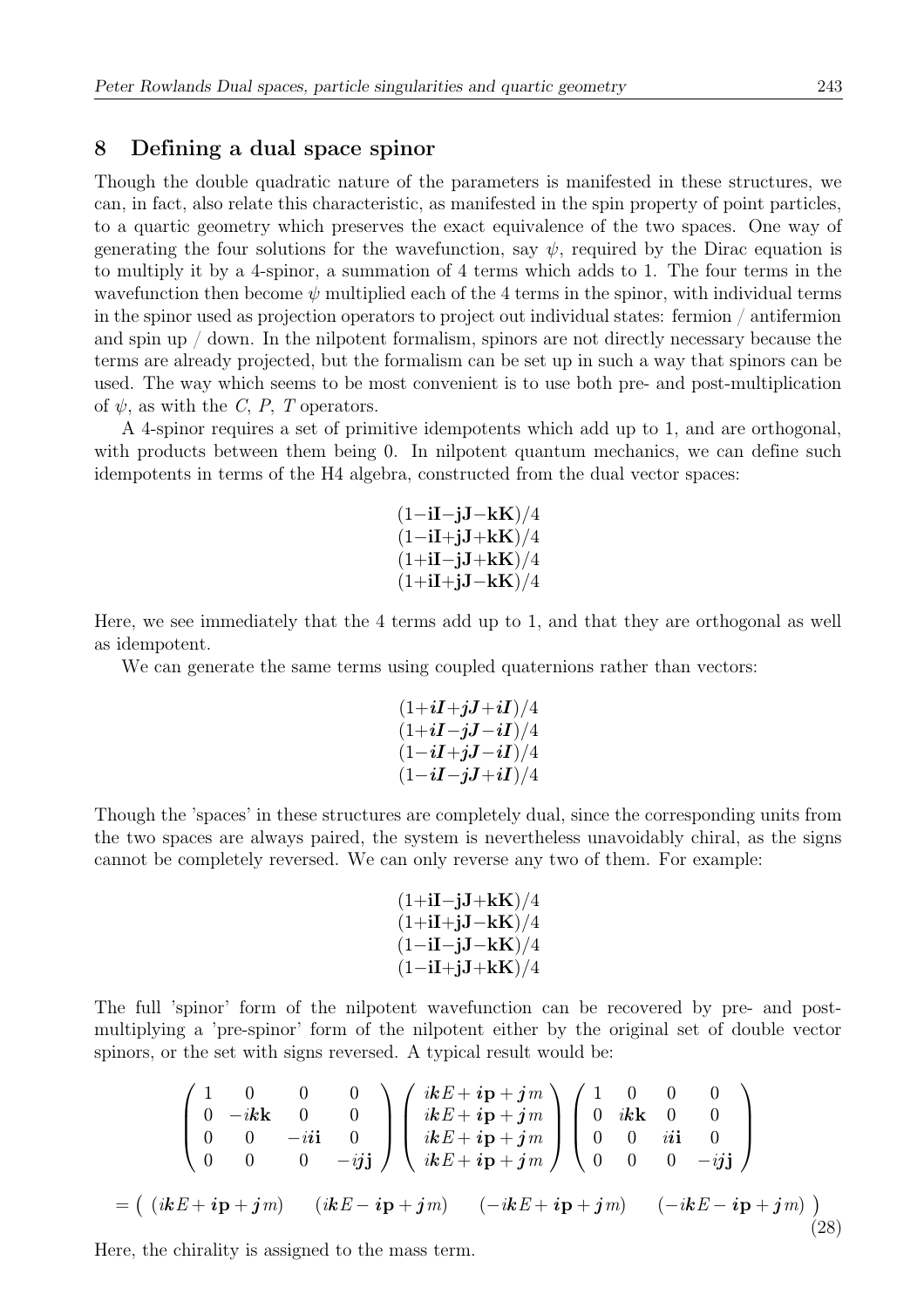The spinor structures we have generated have the exact form of the components of the two forms of the Berwald-Moor metric, a structure in a quartic space:

$$
(t-x-y-z)(t-x+y+z)(t+x-y+z)(t+x-y+z)
$$
\n(29)

$$
(t+x+y+z)(t+x-y-z)(t-x+y-z)(t-x-y+z)
$$
\n(30)

The quartic Berwald-Moor metric can be seen as an expression of the fundamentally rotationally quartic nature of the underlying algebra. Multiplication of the units of the algebra produces rotations in the spaces and generates identity after a complete cycle. Multiplication of the spin metric, producing a zero product, shows that it describes a singularity. The perfect duality between the two component spaces manifested in the spinor structure (which ultimately conveys all the information in a fermionic system) means that, in principle, we could restructure physical equations to locate the singularity in real space, rather than spinor (or vacuum) space.

The generation of a quartic space from two quadratic ones is related to the fact that the spinor structure ultimately comes from  $4 \times 4$  matrices which are themselves products two sets of  $2 \times 2$  matrices, each of which are isomorphic to the units of the usual quadratic vector spaces. In the case of the primitive idempotent spinors, multiplying the 4 components in any order will always produce a zero product, in effect defining a singularity in 'spinor space'. This singularity is identifiable as the one produced by applying the nilpotent condition, which, as we have seen, distorts the vacuum (or spinor) space.

The significance of the H4 algebra and the Klein-4 group can be seen from their many manifestations at a fundamental level in physics. Another one may be seen in their general relevance to the creation of an information structure in any self-organizing system, of which the fermion is a classic example [12]. Many people have been interested in creating a picture of the physical world in terms of cellular automata. Here, we imagine a 3-dimensional grid of cells which are either occupied or unoccupied, with the state of occupation being determined according to a number of fixed rules. In a quantum mechanical world, however, composed of point-like particles, the cell size would have to be reduced to infinitesimal size, and there would be an infinite number of possible cells in any given space. The key fact here is that long-lived correlation in cellular automata can only be accomplished through the Klein-4 group, exactly as we have accomplished using the spin property of fermions.

## 9 Conclusion

While many people have thought that a redefinition of space might lead to a description of physics in terms of a single concept, a system constructed from dual vector spaces, each of which is commutative to the other, can be used immediately to construct relativistic quantum mechanics and a description of the fermion state with the required properties. Examination of the structure reveals that the two spaces contain identical information. The apparently broken symmetry between the two spaces observed through the quadratic geometry of ordinary space becomes a perfect and unbroken symmetry in the quartic geometry which defines the single physical quantity through which the two spaces can be combined. The symmetry appears broken to the observer using the quadratic geometry of ordinary space because the underlying group structure requires 5 generators, which automatically leads to a broken symmetry. However, the spin structure that connects the two spaces can be described by a quartic geometry which manifests a perfect and unbroken symmetry between the two component spaces. The Klein-4 group appears to be the symmetry which is most significant at the fundamental level, and its equivalent significance in the theory of cellular automata hints at another way in which the overall structure could be made manifest.